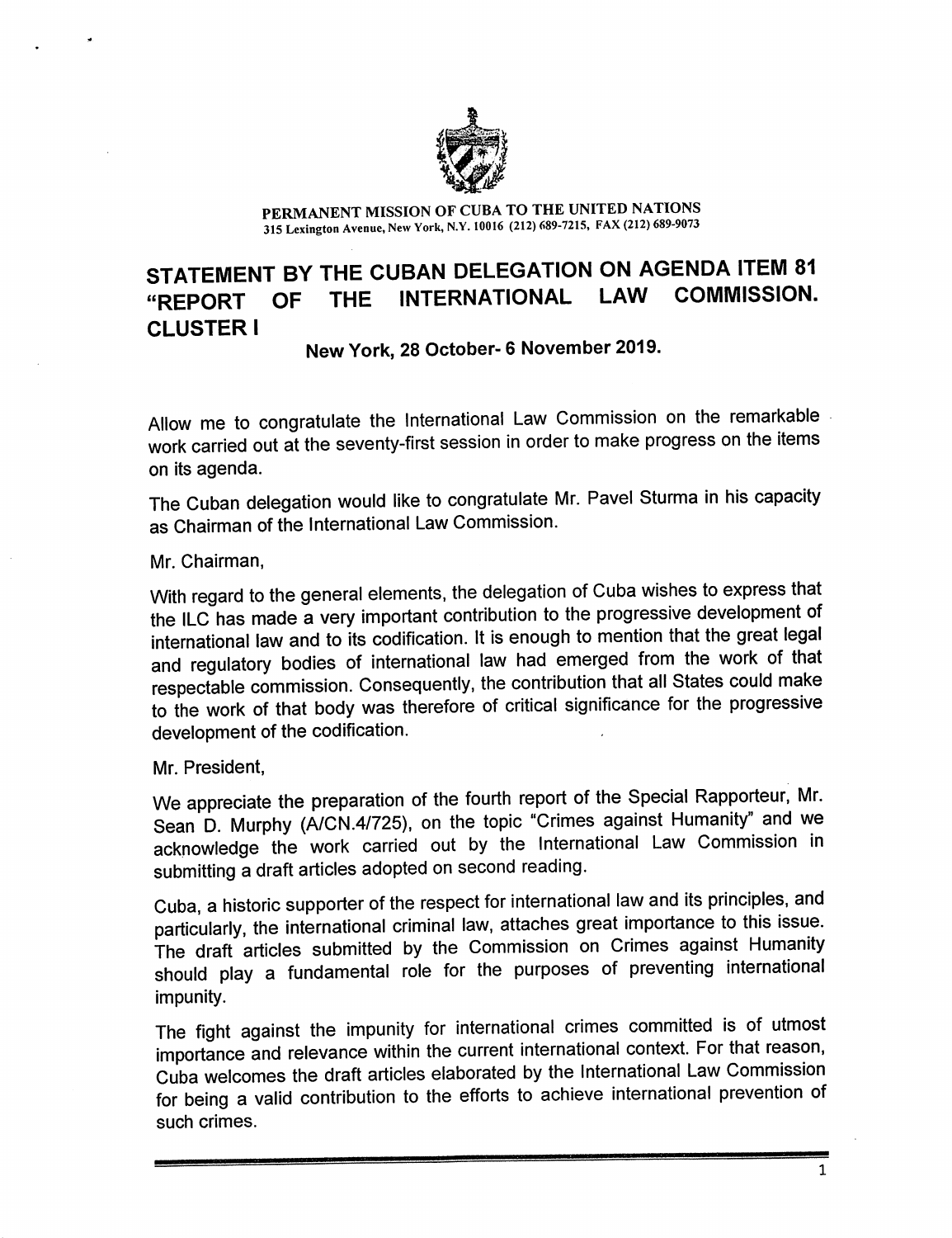It also provides us with a useful guidance for States that have not yet adopted legal regulations on the criminalization and prosecution of such crimes at the national level.

The draft articles have attempted to compile a wide variety of principles and postulates contained in international conventions relating to this type of crimes.

Mr. President,

Cuba recognizes the efforts made by the Special Rapporteur to take into account various national and regional approaches in order to enrich the draft articles and contribute to international consensus.

In this regard, Cuba considers it appropriate to reiterate that the draft articles should contain, as a fundamental principle, that the primary responsibility for preventing and punishing serious international crimes committed under their jurisdiction, understood as crimes against humanity, should fall, primarily on the State concerned. Cuba shares the view expressed by others that this principle should be clearly reflected in one of the articles of the draft, regardless of whether it may be mentioned in the preamble or in the commentaries.

One of the fundamental principles of international criminal law is that States have the sovereign prerogative to exercise, in their national courts, jurisdiction over crimes against humanity committed in their territory or by their nationals. This principle is based on the fact that no one is in a better position to effectively prosecute perpetrators of such crimes than the State with jurisdiction on grounds of the territory or the nationality of the accused or the victims. The foregoing will result in a better application of justice, since the interests of the victims, the rights of the accused and other similar aspects will be taken into account. Only in the event that States are unable or unwilling to exercise jurisdiction over these crimes, would it be necessary to consider the application of other prosecution mechanisms.

The Commission should continue to consider the commentaries elaborated by States, since they will yield a practical benefit in its task of ensuring that the draft articles (and the possible future international convention on which they are based) do not conflict with the respective national legislations applicable to crimes against humanity.

This action by the Commission will enable the draft articles to be widely accepted by the international community and, consequently, to become the basis for the conclusion of an international conventional instrument on the prevention and punishment of crimes against humanity and thus to serve in the efforts to strengthen the international criminal justice system. A convention on crimes against humanity should avoid conflicts with international instruments already adopted and ensure consistency with the existing rules and institutions of international criminal law. The binding force of such instruments derives from the consent of States to international law and its formation process. The Commission, by itself, cannot be understood as a kind of legislative body responsible for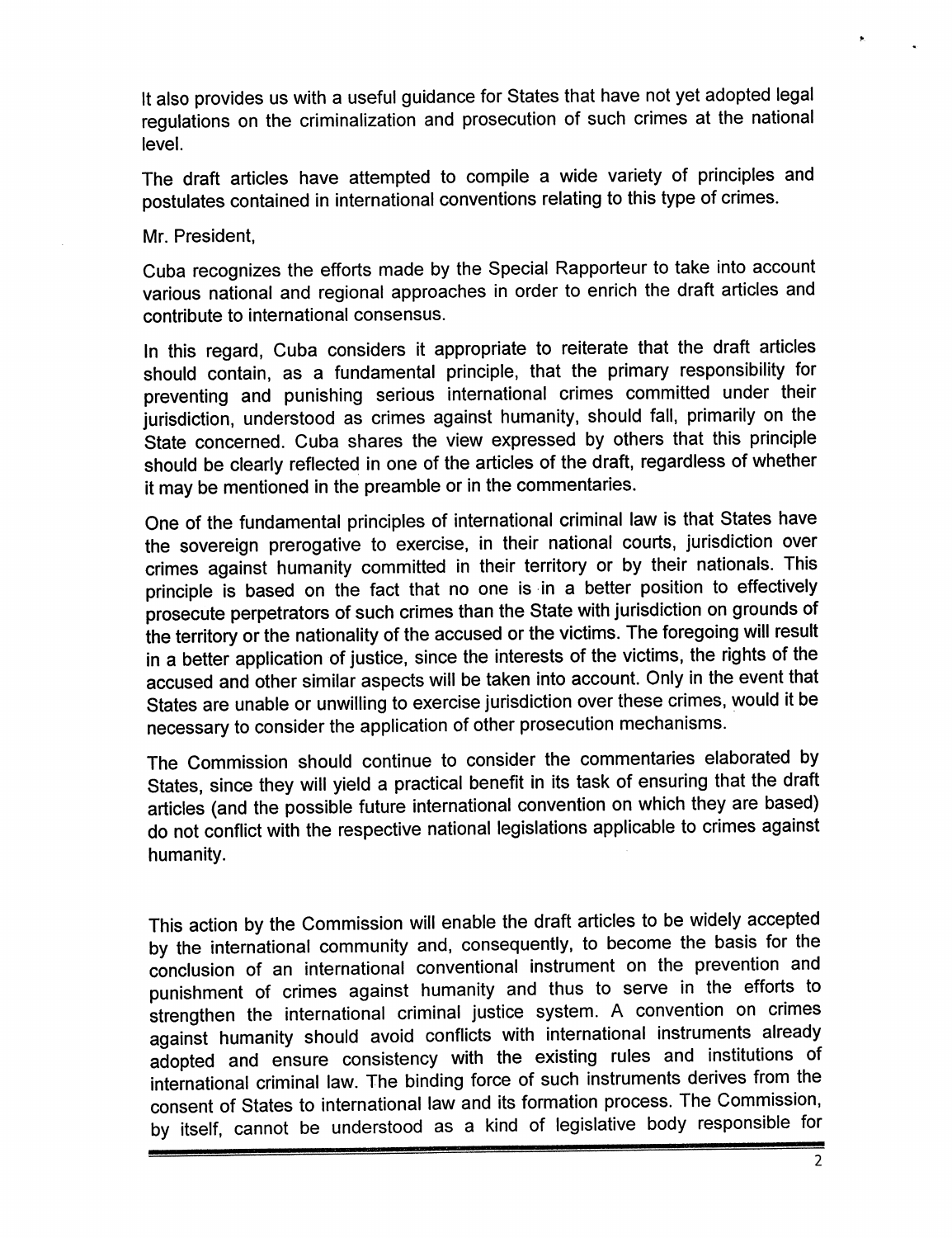establishing norms of international law. Its valuable contribution has been to document the issues in which States have elaborated norms of relevance to international law and to propose those issues in respect of which States might be interested in studying the possibility of preparing them.

In terms of the theoretical and conceptual frameworks, Cuba would also like to comment that the Commission should evaluate the opportunity to classify the prohibition of crimes against humanity as a peremptory norm of general international law, bearing in mind that the Commission is currently working on the topic of "peremptory norms of general international law (jus cogens)". A similar issue arises with regard to the possibility that provisions relating to immunities and amnesty are set forth, taking into account, that work is under way in the Commission on the question of immunity of State representatives from foreign criminal jurisdiction.

Cuba further reiterates that the draft articles should be applied flexibly, taking into account the various existing legal systems (such as those inspired by Roman law or common law), as well as those states that are not parties to the Rome Statute of the International Criminal Court and the diversity within different national systems.

Mr. President:

We wish to conclude our statement by reiterating our commitment to continue to support the commendable work that the Commission has been carrying out with respect to this and other issues under its consideration, and specifically the work carried out by the special rapporteur on this topic, Mr. Sean D. Murphy.

# Mr. President,

With regard to the topic of peremptory norms of general international law (ius cogens), it is of great importance for the continuity of the work of progressive codification of International Law.

In this regard, we appreciate the preparation of the fourth report of the Special Rapporteur, Mr. Dire TIadi (A/CN.4/727), and we acknowledge the work carried out by the International Law Commission to submit draft conclusions on which States have been requested to issue criteria before 1 December 2020.

Cuba regards as positive the set of 23 draft conclusions and an Annex prepared by the International Law Commission, which could become a guide, primarily methodological, so that States and international organizations can identify the emergence of peremptory norms of international law and the legal effects of such norms, without entering into a deep or content analysis of those norms.

It is precisely the hierarchy implied by the nature of the norm of jus cogens in relation to another norm of general international law, as well as its legal consequences, which turn these draft conclusions into a guiding document for international players for the best development of domestic governmental and jurisdictional practice.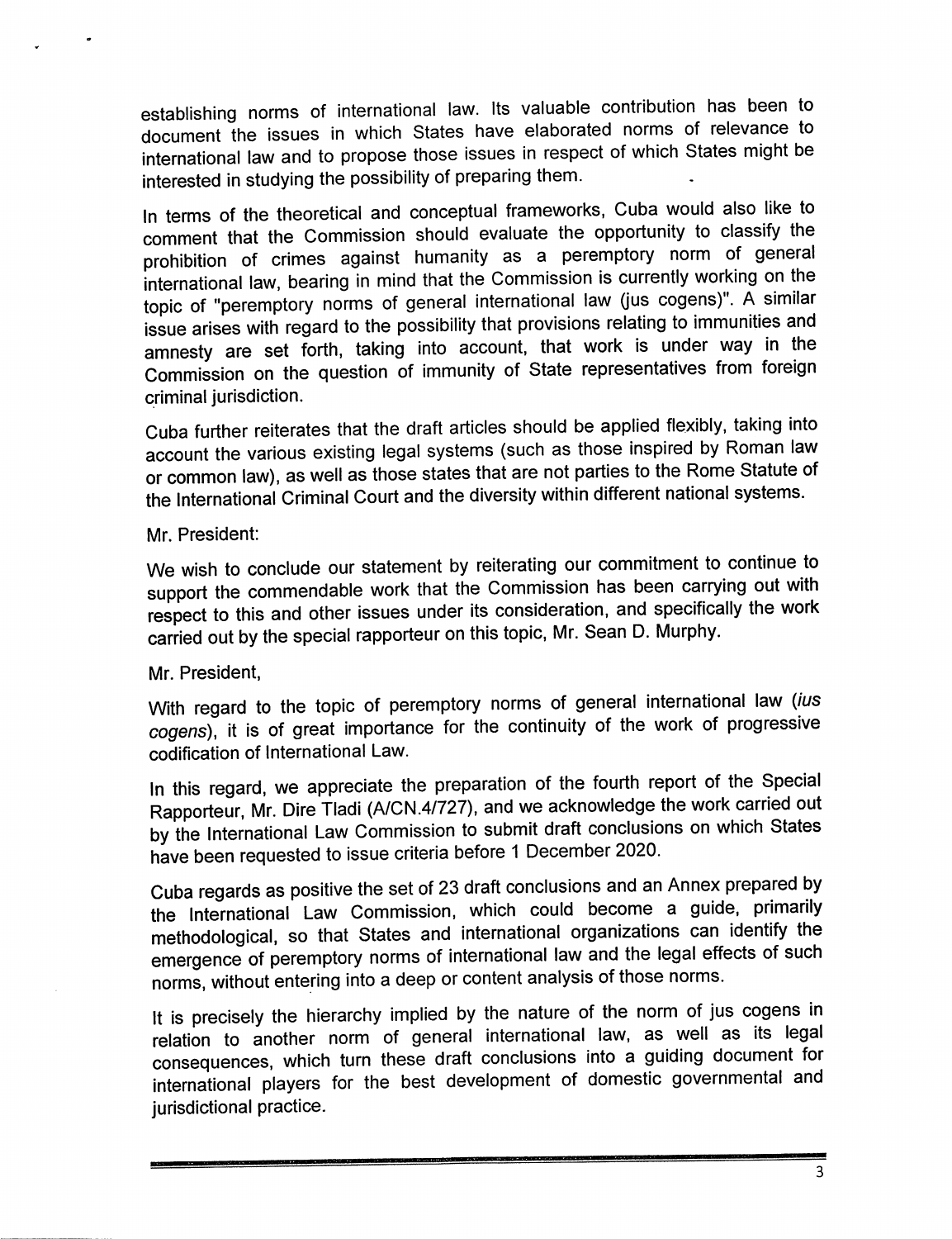In particular, the Cuban delegation considers that, In view of the technical nature of the topic, the draft conclusions should not be absolute or restrictive in their content and scope. In Conclusion 2, it should be borne in mind that the criteria for acceptance and recognition by the community of States as a whole in order to identify the norms of jus cogens, should not set limits to the number of States, but that such criteria should be assessed in accordance with the governmental and jurisdictional practice; and must take into account States with various legal systems.

With regard to draft conclusions 7, Cuba draws attention to taking into account the criterion of non-state players in the process of emergence of the norms of jus cogens, which, although they are taken into consideration in a supplementary and non-determlning manner, we consider that the observations of state players should not conflict with basic principles of international law enshrined in the UN Charter, such as the principle of sovereign equality and the principle of non-intervention in the internal affairs of States.

In full consistency with what was claimed about draft conclusion 2 and reaffirming that this draft conclusions is a guide to the best practice of States and Organizations in their international relations, we assess that the various forms of evidence for the acceptance and recognition set out in paragraph 2, draft conclusion 8, should not be restrictive, precisely because of the difference in the existing legal systems that contribute to the emergence of such norms from different angles.

In draft conclusion 9, the qualifier "auxiliary means" for Identifying peremptory norms of general international law is marked as positive, and in this regard, it means that the decisions of international courts, tribunals, experts and publicists should not supersede the practice of States and international organizations in their identification. In the practice of international jurisdictional bodies, the degree of caution exercised when referring to a norm of jus cogens is observed, without naming it as such, they recognize its existence. Such action is confusing and ambiguous, especially if one takes into account the erga omnes obligations arising from the peremptory norms of general international law just as they appear in conclusion 17 of the draft.

Draft conclusions 15 and 16, which establish the obligations created by unilateral acts of States, resolutions, decisions or other acts of international organizations which are in conflict with a peremptory norm of international law, are considered to reflect the consensus of member States to demand the unrestricted observance of the principles and rules of International Law in general in the face of the existence of a norm of jus cogens, and that their serious breach gives rise to international responsibility for States and particular consequences. In accordance with the provisions laid down in draft conclusion 19. Draft conclusion 19 reinforces the draft articles on international responsibility for wrongful acts studied by the ILC and adopted by this Commission.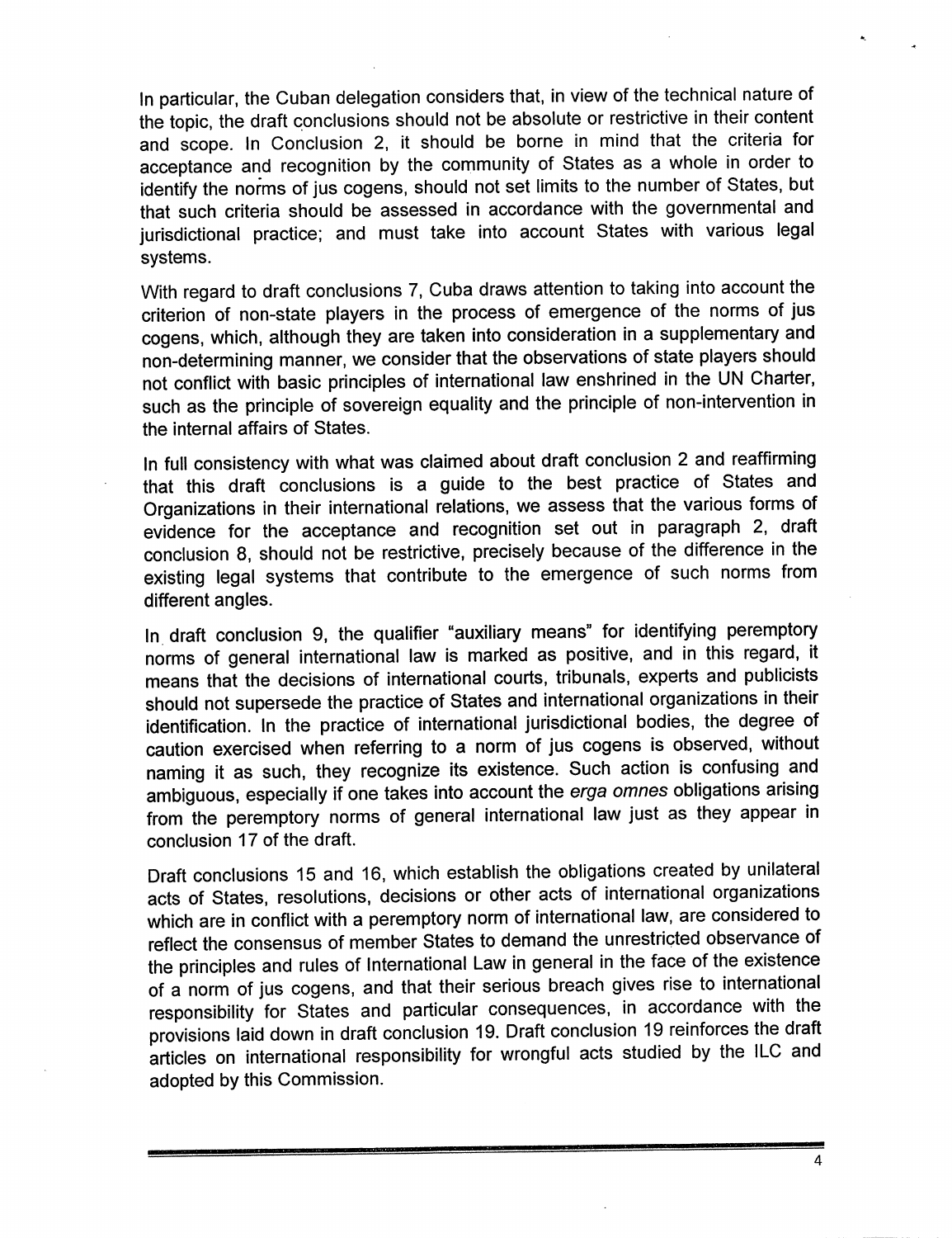## Mr. President,

 $\sim$ 

In our view, draft conclusion 21 includes, in a supplementary manner, other means of settling disputes that may be used by States in the event of the nullity or termination of a rule of general international law by invoking a rule of jus cogens. In this regard, it is positive that priority is given to the application of the provisions of article 33 of the Charter and to the positive law contained in the Vienna Convention on the Law of Treaties, the rules on the jurisdiction of the International Court of Justice or other applicable provisions on the settlement of controversies agreed upon by States.

In addition, the non-exhaustive list of peremptory norms of general international law, which is undoubtedly a guide for States to determine whether we are in the presence of a norm of jus cogens that have already acguired such status, is assessed as useful and valuable.

### Mr. President,

Cuba agrees with other States that the draft conclusions constitute a positive guide in identifying the norms of jus cogens that describe their nature, scope, formation, legal consequences and reinforce the draft articles on the responsibility of States for wrongful acts.

Cuba wishes to reiterate its support for the consideration of the item before us today within the framework of the Sixth Committee. Reflecting on this issue in the current international juncture contributes decisively to a better development of relations among countries within a framework of genuine application of the purposes and principles of the Charter of the United Nations.

We favour the attempt to reach, in the form of draft conclusions and their annex, a document that reinforces the legal framework established in the Charter and other norms of International Law, especially in the current international scenario where some States turn unilateral acts contrary to the principles and purposes of the Charter and of international law into "legitimate" practice. It also contributes to the violation of principles and norms such as the right to self-determination of States, which includes respect for the existence of various regimes or political systems, as well as demanding responsibility from States that commit such serious acts as genocide, aggression, crimes against humanity, or others that threaten the peace, security and survival of the planet and its inhabitants.

Let us provide States with these draft conclusions on norms of jus cogens with an additional tool to hold accountable those actors who violate International Law by denying it the effectiveness established by the binding nature of the obligation arising from the compliance or noncompliance with a norm of this kind. At the same time, let us offer national and international jurisdictions and governmental bodies greater support in the search for international justice in the face of crimes that remain unpunished and that will also require the will of those present here to demand an effective responsibility.